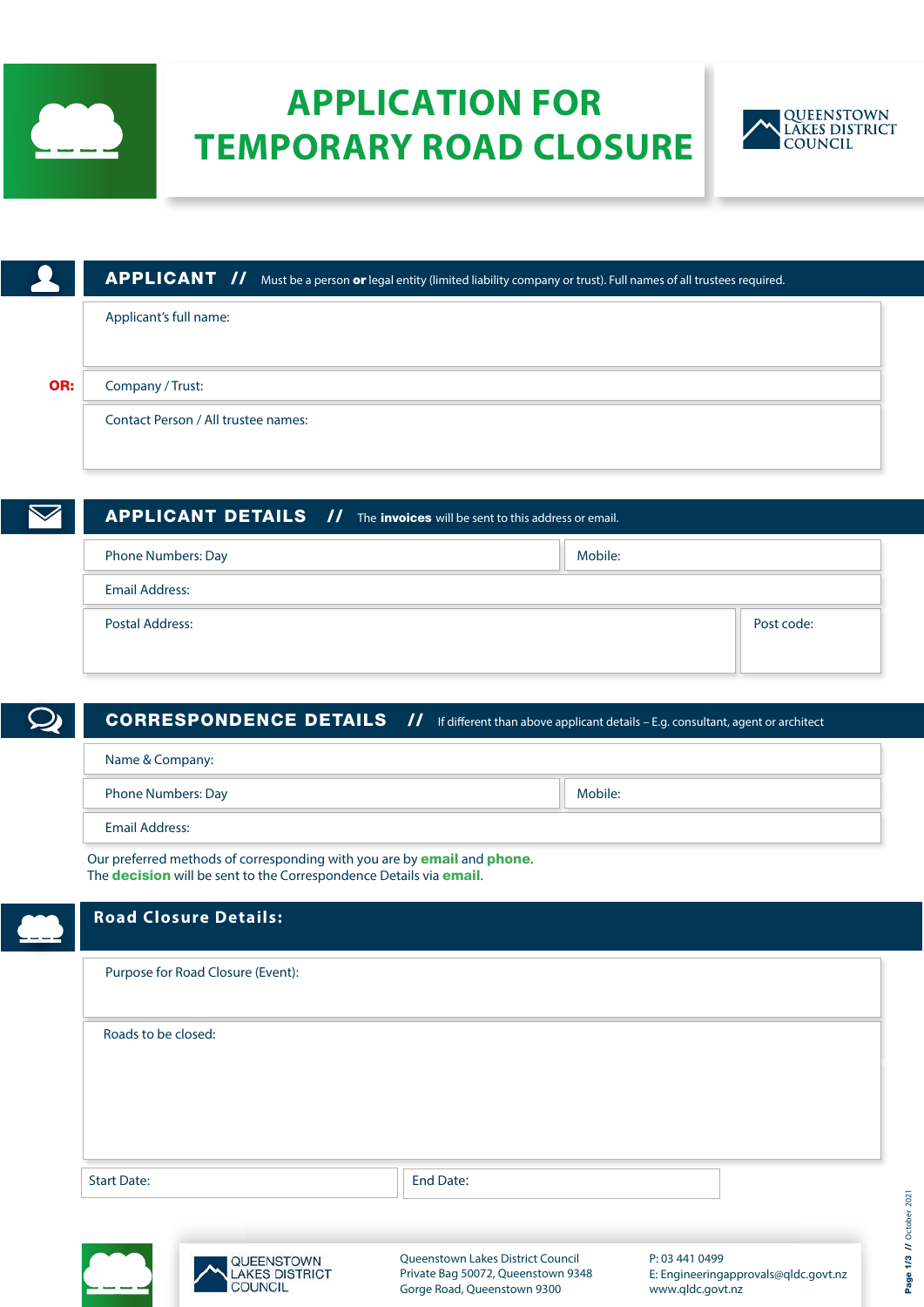

We prefer to receive applications **electronically** 

All applications to be lodged to engineeringacceptance@qldc.govt.nz

Please ensure documents are scanned at a minimum resolution of 300dpi.

Each document should be no greater than 10MB

## PRIVACY INFORMATION

The information you have provided on this form is required so that your application can be processed. The information and application documents will be stored on a public register and may be made available to the public on request or on the Council's websites.





Queenstown Lakes District Council Private Bag 50072, Queenstown 9348 Gorge Road, Queenstown 9300